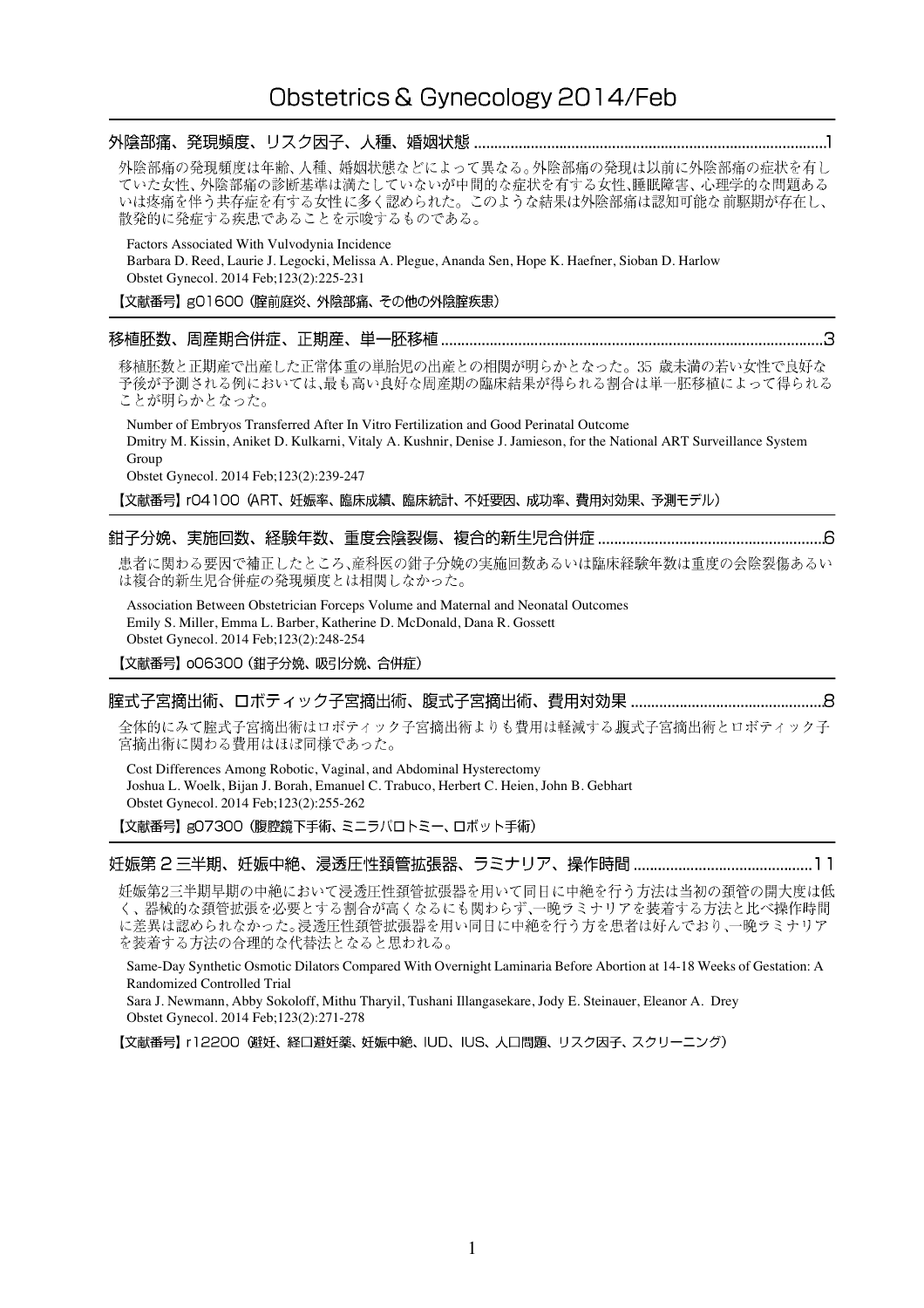腟式性器脱修復術後に新規に発生する腹圧性尿失禁の個別的予測モデルは有用で、術前のストレステスト、専門家 による予測および術前の咳嗽ストレステストを上回る有用性と判定された。この予測式はオンラインでも利用でき  $\delta$ 

A Model for Predicting the Risk of De Novo Stress Urinary Incontinence in Women Undergoing Pelvic Organ Prolapse Surgery

J. Eric Jelovsek, Kevin Chagin, Linda Brubaker, Rebecca G. Rogers, Holly E. Richter, Lily Arya, Matthew D. Barber, Jonathan P. Shepherd, Tracy L. Nolen, Peggy Norton, Vivian Sung, Shawn Menefee, Nazema Siddiqui, Susan F. Meikle, Michael W. Kattan, on behalf of the Pelvic Floor Disorders Network

Obstet Gynecol. 2014 Feb;123(2):279-287

【文献番号】g05100 (性器脱、便失禁、尿失禁、骨盤臓器脱、合併症、リスク因子、処置)

## 

骨盤性器脱を有する女性において症候性前方臓器脱(膀胱瘤)に対しメッシュを用いた修復術を行った群とメッ シュを用いないで修復術を行った群において、術後12か月の時点における解剖学的な状態および患者の報告によ る臨床結果に統計的有意差は認められなかった。今回の研究においてブタの小腸の粘膜下組織を利用したメッシュ はメッシュを用いない修復術以上に有用性があるという結果は得られなかった。

Absorbable Mesh Augmentation Compared With No Mesh for Anterior Prolapse: A Randomized Controlled Trial Magali Robert, Isabelle Girard, Erin Brennand, Selphee Tang, Colin Birch, Magnus Murphy, Sue Ross Obstet Gynecol. 2014 Feb;123(2):288-294

【文献番号】gO5100 (性器脱、便失禁、尿失禁、骨盤臓器脱、合併症、リスク因子、処置)

### 避妊薬、貼付剤、複合ピル、有用性、compliance、PearlIndex ……………………………………………………………18

新たな避妊用パッチの有用性と安全性を調べたところ、避妊用ピルと同等な結果が得られた。2群間で薬剤の血中 レベルから判定した適切に使用しなかったものの割合および出血のプロフィールは同様な結果が得られたパッチ を使用した女性において良好な耐容性が認められた。

Low-Dose Levonorgestrel and Ethinyl Estradiol Patch and Pill: A Randomized Controlled Trial Andrew M. Kaunitz, David Portman, Carolyn L. Westhoff, David F. Archer, Daniel R. Mishell Jr, Arkady Rubin, Marie Foegh Obstet Gynecol. 2014 Feb;123(2):295-303

【文献番号】 r12200 (避妊、経口避妊薬、妊娠中絶、IUD、IUS、人口問題、リスク因子、スクリーニング)

### 

一度の帝王切開を経験している6回以上の分娩の既往のある超経産婦においても帝王切開後に試験分娩を試みるこ とができ、分娩誘発は必ずしも禁忌とはならない。

Safety of Trial of Labor After Cesarean Delivery in Grandmultiparous Women Hila Hochler, Haim Yaffe, Philippe Schwed, David Mankuta Obstet Gynecol. 2014 Feb;123(2):304-308

【文献番号】 006400 俯王切開、合併症、VBAC、試験分娩、リスク因子、子宮破裂、子宮摘出)

# 

尿道下裂と母体の高血圧の重症度との間には相関があることが示唆された。

Maternal Hypertension, Medication Use, and Hypospadias in the National Birth Defects Prevention Study Alissa R. Van Zutphen, Martha M. Werler, Marilyn M. Browne, Paul A. Romitti, Erin M. Bell, Louise-Anne McNutt, Charlotte M. Druschel, Allen A. Mitchell, for the National Birth Defects Prevention Study Obstet Gynecol. 2014 Feb;123(2):309-317

【文献番号】 oO9100 (先天奇形、先天性疾患、新生児スクリーニング、リスク因子、放射線障害)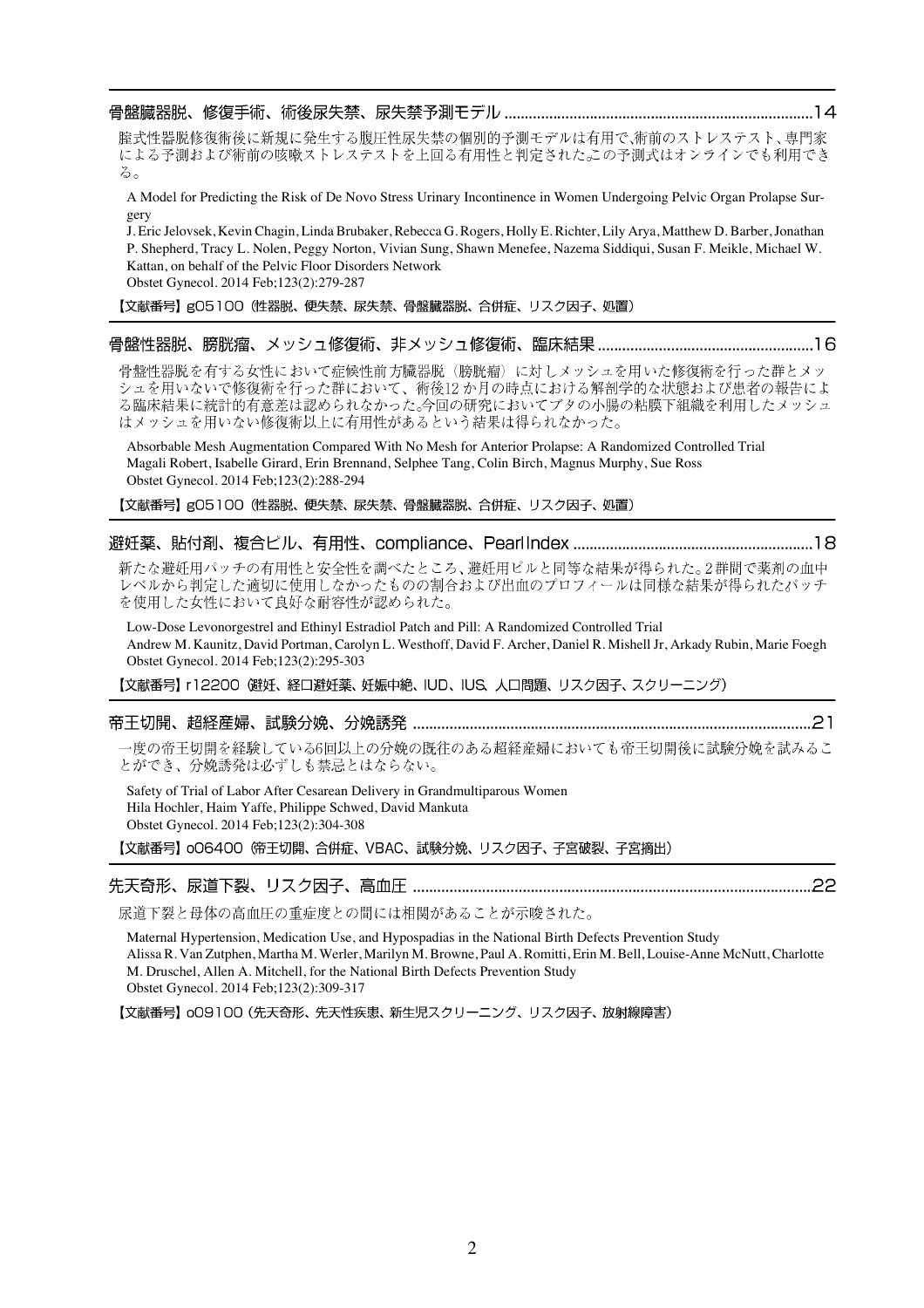#### 

胎盤の病変は生児出産群と比較し死産群において高い頻度で認められた死産群で認められたすべての胎盤病変は 生児出産群にも認められたが分娩週数によってばらつきが認められた死産群と生児出産群における分娩週数毎の 病変の発現頻度を知ることは胎盤の異常と死産との関係を理解する上で有用である。

Placental Findings in Singleton Stillbirths

Halit Pinar, Robert L. Goldenberg, Matthew A. Koch, Josefine Heim-Hall, Hal K. Hawkins, Bahig Shehata, Carlos Abramowsky, Corette B. Parker, Donald J. Dudley, Robert M. Silver, Barbara Stoll, Marshall Carpenter, George Saade, Janet Moore, Deborah Conway, Michael W. Varner, Carol J. R. Hogue, Donald R. Coustan, Elena Sbrana, Vanessa Thorsten, Marian Willinger, Uma M. Reddy

Obstet Gynecol. 2014 Feb;123(2):325-336

【文献番号】 o10100 (周産期死亡、死産、胎児死亡、新生児死亡、乳児死亡、新生児合併症)

#### 

羊水塞栓症は分娩4万例に1例の割合で発症する重篤な疾患で死亡率は20~60%と報告されている。羊水塞栓症 に対する一定の診断基準を欠いていることなどの理由で羊水塞栓症に対するわれわれの理解が妨げられている合 まで報告されている羊水塞栓症の臨床シリーズには羊水塞栓症に関わらない女性も含まれている現在のところ羊 水塞栓症の治療法に結びつく有用なリスク因子は明らかになっておらず支持的な治療に留まっている長期にわた る懸命な研究にもかかわらず分娩中に突然心肺機能が虚脱状態に陥る本症の病態生理を明らかにできていない。

羊水塞栓の症例を調べる際には以下に述べる幾つかの点に注意を払う必要がある。1)羊水細胞あるいはその他の 胎児由来の細胞の侵入は正常妊娠でも認められ、十分な感度と特異性を有しているものではない。2)胎盤剥離や 癒着胎盤などの例には胎児成分が母体の血流に侵入することがある。3) 羊水塞栓症にみられる凝固系の異常はト ロホブラストに由来する抗原が関わっていると判断するのは妥当である。4) 外部から侵入した抗原に反応し羊水 <u>来社をはては、これが、これは、ここでは、ここには、ここでは、ここでは、これは、このことがある。</u><br>実栓症と同様な一連の臨床的徴候、症状および中心血液動態の変化をみることがある。5)羊水塞栓のリスクを回 避したり、あるいは減少させるような検知可能なリスク因子は認められていない。6) 分娩誘発や陣痛強化と羊水 塞栓症に相関があるという考えを科学的にも正当化することはできない。7) 羊水塞栓症の診断には低血圧、低酸 素症、凝固障害の3つの要素の存在とその他の疾患の排除が必要である。8) 羊水塞栓症の最初の治療は支持的な もので、注意深い観察が求められる。9) 羊水塞栓症に伴って心停止がみられた母親においては急速遂娩が必要と なるが、決断が難しい事もある。10) 今後の研究は低血圧、低酸素症、凝固障害の古典的な 3 要素を有する症例<br>で、その他の病名が排除されたものに限るべきである。11) 羊水塞栓症の発生原因に関して抗原反応や内因性ある いは炎症性メディエーターの役割などを注意深く調べることが必要である。

Amniotic Fluid Embolism Steven L. Clark Obstet Gynecol. 2014 Feb;123(2):337-348

【文献番号】 oO5300 (DIC、血栓症、羊水塞栓)

## 

多胎妊娠に関して4つの論文を取り上げ解説を試みた。Doddらは合併症のない双胎妊娠において37 週終了の時点 が新生児合併症を最低限に抑え母体のリスクを上昇させない最適な時期であることが示唆されたと述べている。

Sullivan らは一絨毛膜二羊膜双胎と二絨毛膜二羊膜双胎の臨床結果の比較を試み、合併症を伴わない一絨毛膜二羊 膜双胎においては妊娠36週において児のリスクは最も低く、至適分娩週数は妊娠36週ということになり、一般に 二絨毛膜二羊膜双胎に勧告されているよりも早期の分娩が適切であると述べている。

Rafael らは双胎分娩となった女性でその後単胎妊娠に至った症例をレビューし、34週未満で双胎分娩に至った女 性においては、その後の単胎妊娠においても早産となるリスクは上昇すると述べている。

Baud らは妊娠 17 週未満の TTTS の症例と妊娠 26 週超の TTTS の症例を対象にレーザー療法を試み、至適治療 期間とされる妊娠17週~妊娠26週を外れてもレーザー療法は有用である可能性があると述べている。

What Is New in Multiple Gestations?: Best Articles From the Past Year Marc Jackson Obstet Gynecol. 2014 Feb;123(2):359-360

【文献番号】oO7100 (双胎妊娠、双胎児間輸血症候群、胎児発育不均衡)